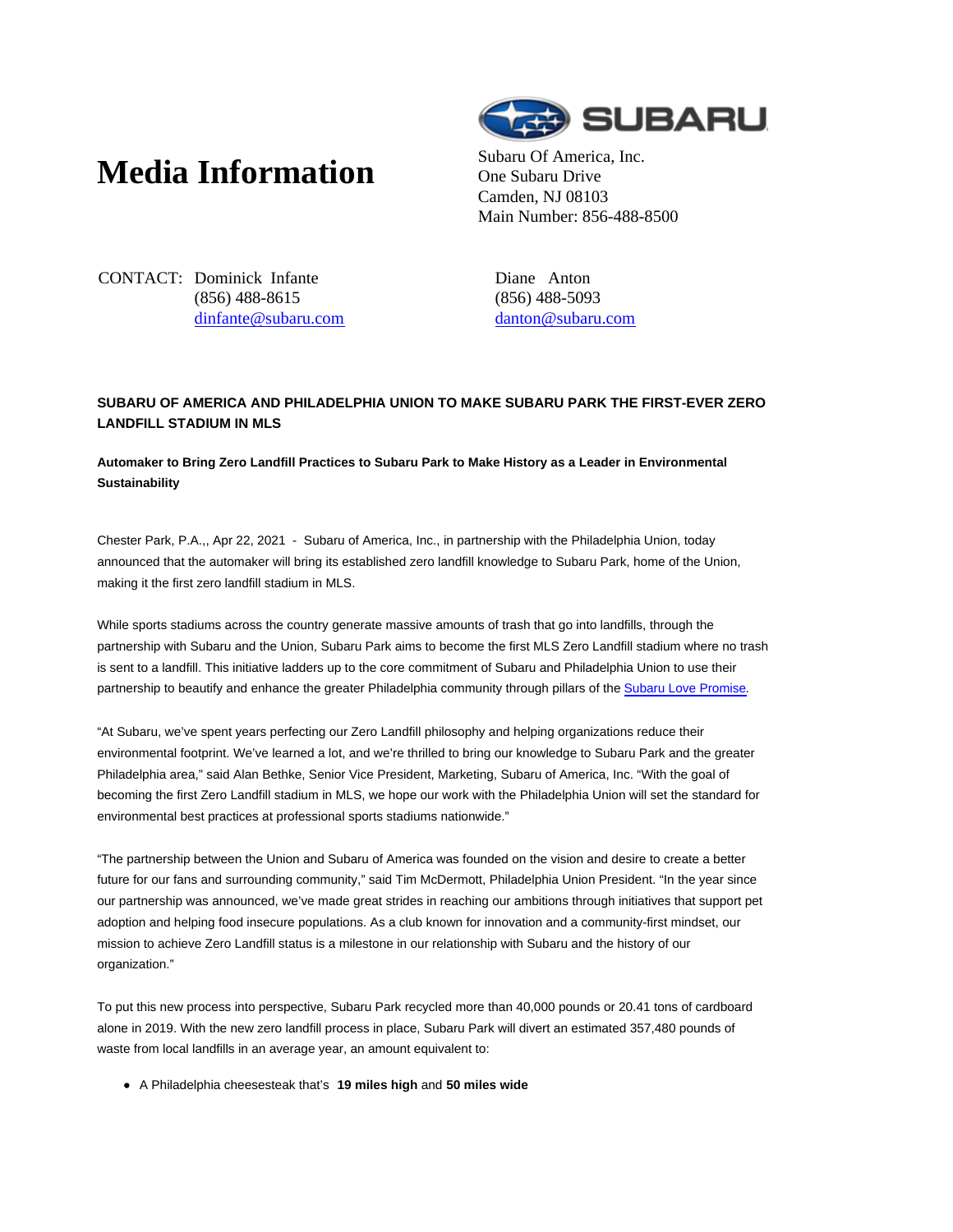- The weight of **357,480 soccer balls**
- The height of **20 Mt. Everests**-worth of stacked aluminum cans

To achieve this goal, Subaru Park will deploy 111 MAX-R Containers throughout various locations in Subaru Park. These new, modern front-of-house three-stream waste containers will help patrons properly dispose of their waste from any event at Subaru Park. To ensure that the containers are being used properly, Subaru will provide ambassadors to help educate fans with waste disposal and share Subaru Zero Landfill project best practices. Once the waste is collected in the MAX-R containers, the Union will be assisted in the waste removal process with the help of Spectra, Recycle Track Systems, Inc. (RTS),and Covanta Environmental Solutions.

Spectra has been instrumental in helping set up Subaru Park to be successful, putting new containers in place, educating their staff, and ensuring that all the material that can be recycled is separated and sent to be processed. The small amount of waste that can't be recycled, such as restroom paper towels, utensils, and other items, will be hauled by Recycle Track systems and sent to Covanta Environmental Solutions where the material will be used to generate steam that will turn the turbines to produce electricity for the Philadelphia area.

Subaru and the Union are committed to supporting the greater Philadelphia community with charitable programs, including the Subaru Park Zero Landfill initiative announced today, which is an extension of the Subaru Love Promise. The pairing's other endeavors include the Dogs of Ben,an initiative aimed at helping shelter dogs find homes in the Philadelphia area, and the Garden for Good,which is intended to provide fresh fruits and vegetables for donation to food banks in Chester during harvesting seasons.

To learn more about Subaru Park Zero Landfill Initiative, please visit: www.philadelphiaunion.com/Subaru.

#### **About Subaru Zero Landfill Efforts**

Subaru has a long history of sustainability and environmentalism. In 2004, Subaru of Indiana Automotive became the first automotive manufacturing plant in America to achieve Zero Landfill status. That means the Subaru factory reduces, reuses, and recycles all of its waste, thereby putting no trash or waste into a landfill. In fact, Subaru is dedicated to helping other businesses and organizations achieve the same zero waste status, and has freely shared this knowledge with over 800 companies worldwide to help make the world a better place.

#### **About Subaru of America, Inc.**

Subaru of America, Inc. (SOA) is a wholly owned subsidiary of Subaru Corporation of Japan. Headquartered at a zerolandfill office in Camden, N.J., the company markets and distributes Subaru vehicles, parts and accessories through a network of more than 630 retailers across the United States. All Subaru products are manufactured in zero-landfill plants and Subaru of Indiana Automotive, Inc. is the only U.S. automobile manufacturing plant to be designated a backyard wildlife habitat by the National Wildlife Federation. SOA is guided by the Subaru Love Promise,which is the company's vision to show love and respect to everyone, and to support its communities and customers nationwide. Over the past 20 years, SOA has donated more than \$200 million to causes the Subaru family cares about, and its employees have logged more than 63,000 volunteer hours. As a company, Subaru believes it is important to do its part in making a positive impact in the world because it is the right thing to do. For additional information visit media.subaru.com. Follow us on Facebook,Twitter,and Instagram.

#### **About Philadelphia Union**

The Philadelphia Union is an innovative, forward-thinking professional soccer club competing in Major League Soccer (MLS) and one of Philadelphia's five major league sports teams. Driven by unprecedented fan support, MLS awarded the Philadelphia expansion franchise rights to Jay Sugarman in 2008 and the Union kicked off its inaugural season in